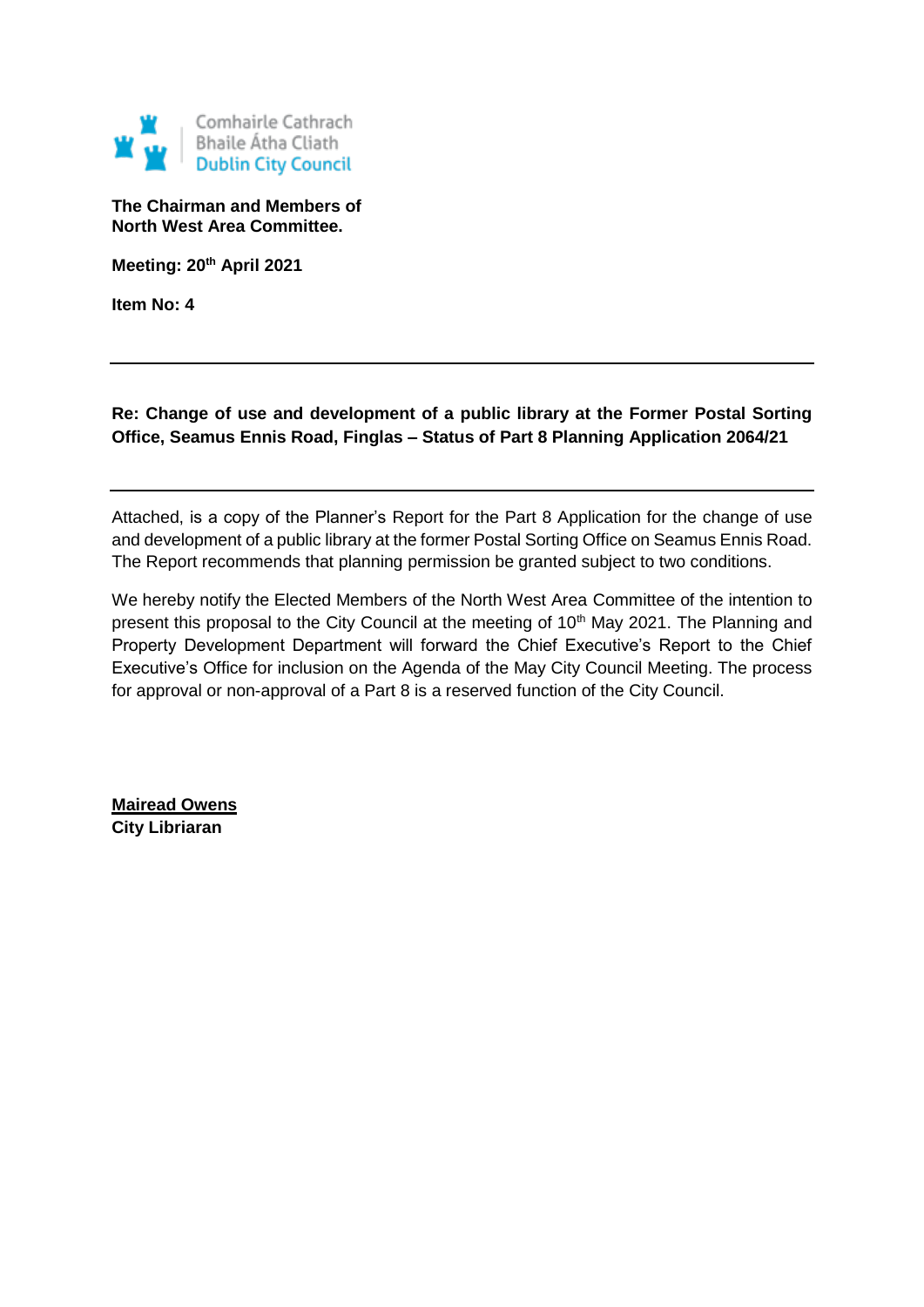**In compliance with the provisions of Section 179 of the Planning and Development Act 2000 (as amended) and Part 8 of the Planning and Development Regulations 2001 (as amended) and in compliance with the provisions of the Local Government Act 2001 and pursuant to the requirements of the above, notice is hereby given of Dublin City Council's intention to carry out the following works:**

#### **Application No:** 2064/21

**Proposal: LAW: Planning and Development Act 2000 (as amended) Planning and Development Regulations 2001 (as amended) - Part VIII Applicant: Culture, Recreation & Economic Services Location: Dublin City Libraries** 

**Proposal:** Change of use and development of a public library at the Former Postal Sorting Office, Seamus Ennis Road, Finglas

Pursuant to the requirements of the above, notice is hereby given of a change of use and upgrade to the existing building incompliance with current building regulations in terms of univerals access, fire escape and accessible WC provision. The former postal sorting office will be converted into a public library with works to include full mechanical and electrical refit, enlargement of existing window on south elevation, internal refurbishment providing spaces for reading, studying, exhibitions, library/community events and sanitary accommodation to meet the requirments of high quality contemporary library service provision. Ramped access to existing front entrance and consequent landscaping are also included. No addition or reduction to the existing floor area is proposed under this application.

**An Environment Impact Assessment Screening Report has been prepared and it has been determined that an Environmental Impact Assessment is not required.**

#### **Location of the Site:**

The existing building is located on the northern side of Seamus Ennis Road to the east of Finglas Village. The site is occupied by a vacant An Post sorting which is set back from the road and sits on a slightly elevated position. The site is irregular in shape and is bound by a telephone exchange to the west (EIR), a recycling centre to the east and residential development (fronting onto Clune Road) to the north.

The existing building has a long, blank frontage to Seamus Ennis Road, with an access to a rear yard at the eastern end of the building.

#### **Nature and Extent of the Proposed Development:**

The development comprises of the change of use of the existing building from An Post Sorting Office to library use.

#### **Content of the Submission:**

The following documentation was lodged:

- Part 8 Submission Architects Appraisal prepared by Crean Salley Architects; and
- Floor plans and elevations prepared by Crean Salley Architects.

# **Planning Context:**

# *Zoning & Policy*

The site is located in an area zoned objective 'Z4' within the Dublin City Development Plan 2016-2022 (CDP), with the accompanying land-use objective *to 'provide for and improve mixed services facilities'.* Library uses (community facility) are permissible under the Z4 zoning.

#### **Dublin City Development Plan 2016 - 2020 Context: Section 14.8.4 - District Centres**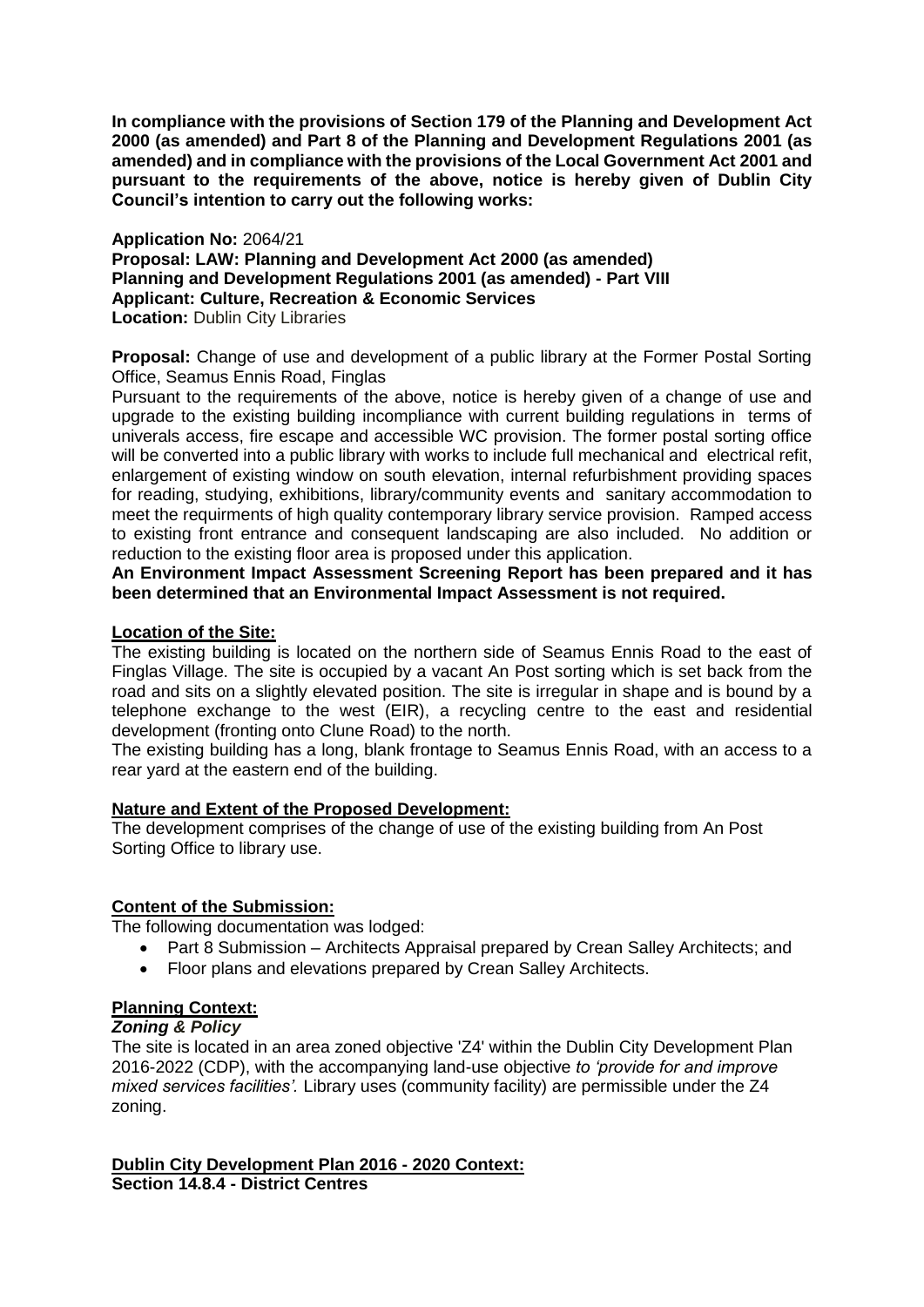Finglas is identified as Key District Centre (KDC 4)

As the top tier of the urban centres outside the city centre, key district centres have been identified which will provide a comprehensive range of commercial and community services In relation to community and Social Services, it is noted that Key District Centres will be encouraged to become the focal point for the integrated delivery of community and social services.

Chapter 12 of Dublin City Development Plan 2016-2022 sets out the following policies in relation to the development of community uses.

**SN15:** To ensure all community facilities and high-quality facilities are accessible to all. **SN16:** provision of strategic new community infrastructure complements the range of existing neighbourhood facilities is located at the interface between communities

**SN18:** provision of a range of community facilities in the city

**SN24:** To support the implementation of the Dublin City Library Development Plan,

**SN29** To promote built environments and outdoor shared spaces which are accessible to all. **CHC33:** To support the national cultural institutions and facilitate the provision of fit-for purpose, sustainable cultural infrastructure

**CHC38:** expansion and improvement of Dublin city's library network.

**Section 16.10.17** Dublin City Development Plan 2016-2022 relates to the retention and reuse of Older Buildings of Significance which are not Protected. The policy states that the reuse of older buildings of significance is a central element in the conservation of the built heritage of the city and important to the achievement of sustainability.

**Appendix 15**: Access for all

The proposal is deemed to be consistent with the policies and objectives outlined in the Dublin City Development Plan 2016-2022.

# **Technical Departments:**

Transportation Planning Division: Report dated 24/2/21. No objection, subject to conditions. Parks, Biodiversity and Landscape Services: No response received.

Drainage Division: Report dated 1/2/21: No objection subject to conditions.

City Architects: No response received.

City Archaeologist: No response received.

Waste Management Services: No response received.

# **Consultees:**

Irish Water: No response received. Minister for Arts, Heritage, Regional, Rural and Gaeltacht affairs: No response received.

# **Persons / bodies who made submissions**:

There have been 4 no submissions received. The issues raised in the submissions include: -

- The existing building is ugly and not designed with aesthetics in mind, clearly belongs in an industrial estate;
- No attempt to improve the outward appearance, proposed railings make it worse.
- Windows required;
- Outdoor seating and bike racks required to the front of the building;
- Separation between the library and recycling facility required;
- Support for this significant development which will enhance the cultural and educational lives of all who live in Dublin 11 and wider afield;
- Plans look fantastic and a much needed public service enhanced;
- Picnic benches are required to the front of the building, these would bring vibrancy to the village and would provide a meeting area in the village for people. These would also allow for people to read outside.

These submissions have been considered and form part of the assessmet of the propsoal.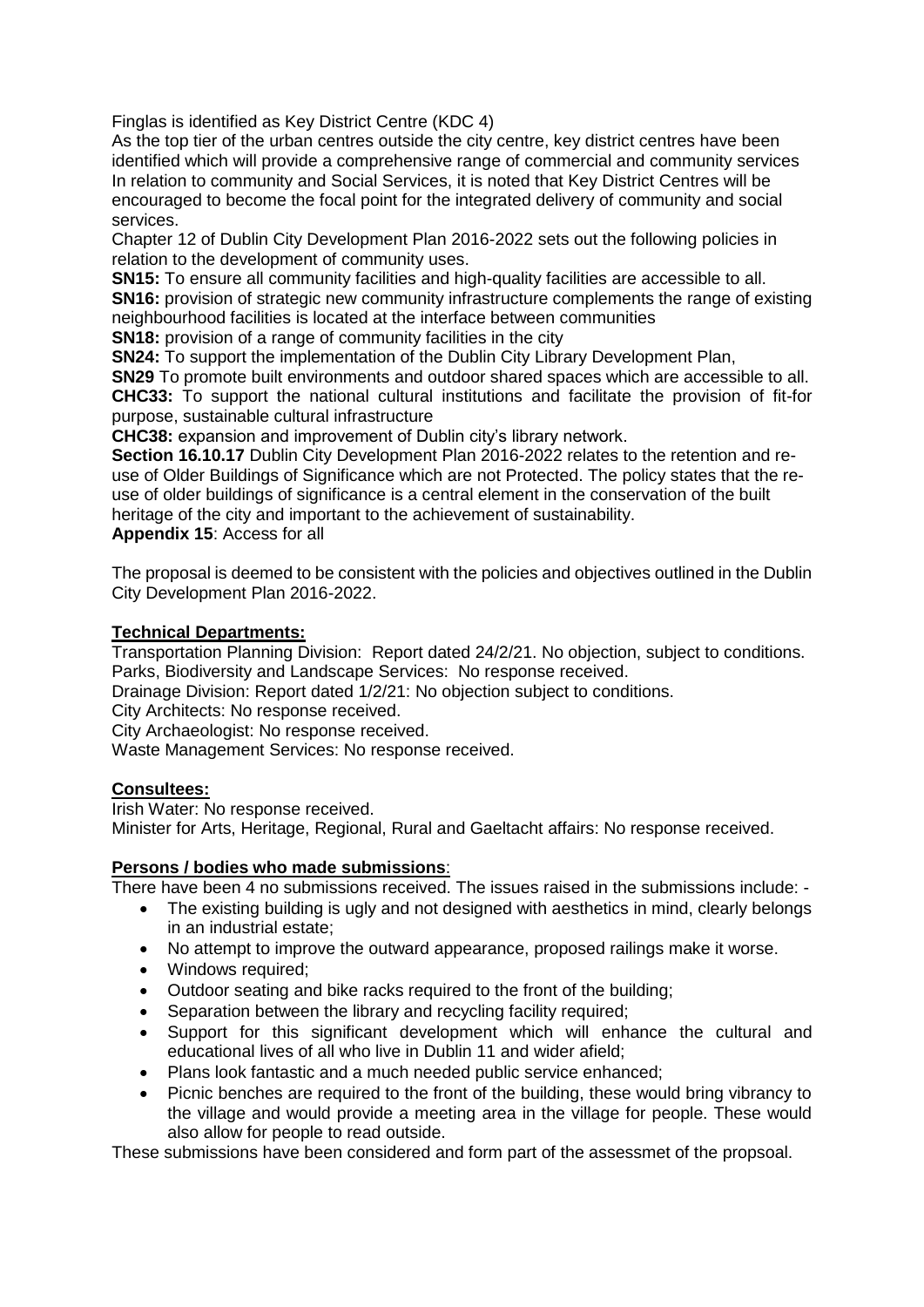# **Planning Assessment:**

The subject site comprises an existing disused sorting office formerly occupied by An Post. The proposed development comprises of the change of use of this existing building to allow for the proposed library use. It is noted that no extension to the floor space of the existing building is proposed as part of the development.

It is noted that external alterations are proposed to be minimal, with works confined to repair and upgrading of the existing fabric on a like-for-like basis to bring the building up to contemporary performance standards.

# **Principle of development:**

As has been set out, library use is permissible under the Z4 zoning which applies to the site.

# **Scale and Design:**

The proposed development is the change of use of an existing disused An Post sorting office to use as a library. It is considered that the upgrade of an existing vacant building, on a prominent site in proximity to Finglas Village would make a positive contribution to the streetscape and the surrounding area. Support has been expressed for the development in submissions received.

The existing building has an east-west orientation with a return to the north. The east-west axis comprises of the main body of the building and has a length of c.30m and a maximum width of c.10.2m. The return to the north (rear) of the building has a length of c. 18m and a width of c.9.3m.

The main body of the building is to the front and was previously used as the sorting area, offices and bike store, with the return to the rear used as staff amenities and an ESB substation. It is now proposed to alter the layout in the following ways:

- The east-west axis to the front of the building is proposed to house the main reading room, book shelves, study area, reception and children's play area;
- The return to the north (rear) of the building is proposed to house the bathrooms, staff facilities including a break room and meeting room.
- The ESB sub-station is to remain in place.

The building has a maximum height of c.5m with a projecting flat roof and has a floor area of  $c.395m<sup>2</sup>$ . It is not proposed to alter the height or floor area of this building.

There are a number of alterations proposed to the detail of the existing façade. These include: • A new access ramp to the building;

- A new timber sliding gate to act as a security shutter to the front door when the library is closed;
- An enlarged window to the front of the building (addressing Seamus Ennis Road);
- A new timber sliding louvered shutter to cover the enlarged window when the library is closed.
- A new timber louvered Brise Soleil to the projecting flat roof;
- New stencilled signage above the front door indicating the building is a Library; and
- Some remedial works to the roof is proposed including upgrading the upper storey clear glazing which has been damaged, and the upgrade of elements of the flat roof which have been leaking.

The building at present has a functional look with very little articulation to Seamus Ennis Road and the public realm in general, this is commensurate with its previous use as An Post sorting office. The large picture window with a new sliding timber louvered shutter will provide an attractive architectural feature whilst maintaining the somewhat austere sorting office frontage. It is considered that this approach including limiting new window opes is acceptable given the applicants strategy for development is to 'upcycle' the existing building, to foreground its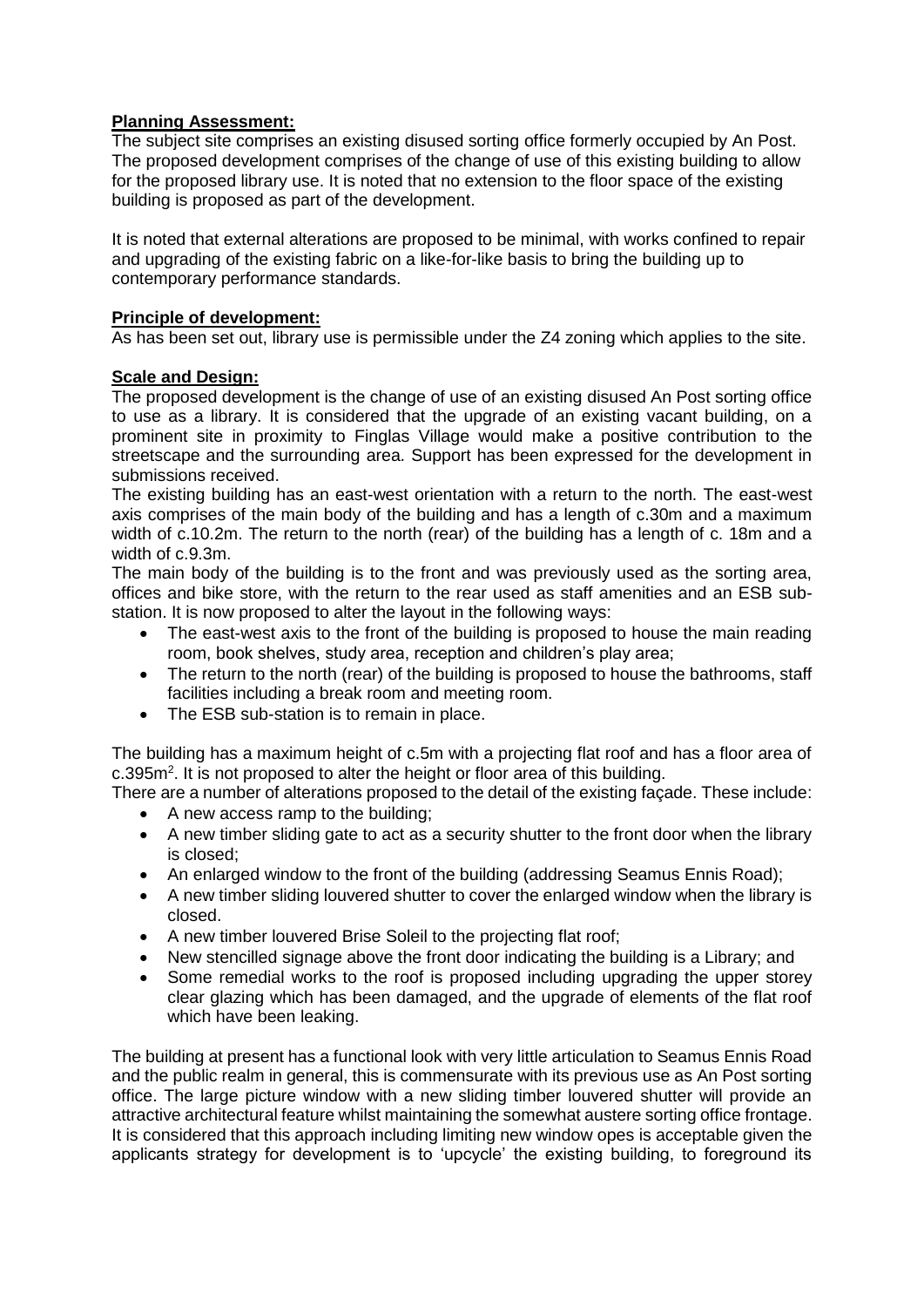inherent virtues and to focus particularly on energy saving measures, pairing retrofitted insulation with modern mechanical & electrical provision.

It is noted that there is a large area of lawn area to the front/south of the building onto Seamus Ennis Road. The plans provided do not show any landscaping or street furniture within this area. It is considered that there is an opportunity to provide additional landscaping including picnic tables to front of the property that would enhance the public realm including enhanced separation between the library and the adjacent recycling containers.

It is noted that the proposal would not include any car parking for the public and the number of staff car parking spaces is not outlined. A report from the Transportation Planning Division dated 24/2/21 states: *No additional car parking is proposed and the existing rear yard shall be for staff parking and service access only.* This is acceptable having regard to the location of the building within walking distance to Finglas Village and the fact that there is a bus stop to the front of the building. It is further noted that is some public car parking on the opposite side of Seamus Ennis Road (in proximity to the primary school).

It is noted that the proposal does not include any cycle parking. A report from the Transportation Planning Division dated 24/2/21 states: *It is noted that no cycle parking is proposed. The application site is located within Area 3 of the Development Plans Strategic Transport and Parking Areas map (Map J), which stipulates that cycle parking for public buildings, including Libraries should provide cycle parking at a rate of 5% of the expected number of visitors per day. In that regard, the applicant is requested to provide cycle parking to development plan standard. This shall be located adjacent to the public entrance of the library and be secure, sheltered, well lit and of the Sheffield style cycle parking design so as to allow both wheel and frame to be locked.*

The Transportation Planning Division have recommended that revised plans should show secure, sheltered, well lit cycle parking (to Development Plan standards) to be provided adjacent to the pubic entrance to the library.

#### **Impact on neighbouring properties:**

As the proposed development is a change of use and there are no floor area or building height alterations proposed, it is considered that the development would not give rise to any unacceptable overlooking or overlooking of neighbouring properties. Further to this, it is considered that the proposed development would not constitute overbearing development. It is considered that the relationship of the development to neighbouring properties is acceptable in this respect.

# *Conclusion*

It is considered that the re-use and upgrade of the existing vacant sorting office building to provide a new library facility is acceptable as it is consistent with the provisions of the Dublin City Development Plan 2016-2022 and will provide a community benefit for Finglas and surrounding areas.

# **Recommendation:**

I recommend that the City Council be informed that the planning authority has no objection to the proposed development and that the proposal is in accordance with the proper planning and sustainable development of the area.

Accordingly, the City Council should be advised to approve the proposed development subject to the following requirements:

1. Prior to the commencement of development, a landscaping scheme for the Seamus Ennis Road frontage of the site shall be submitted to, and agreed in writing with, the planning authority. This scheme shall include the following: